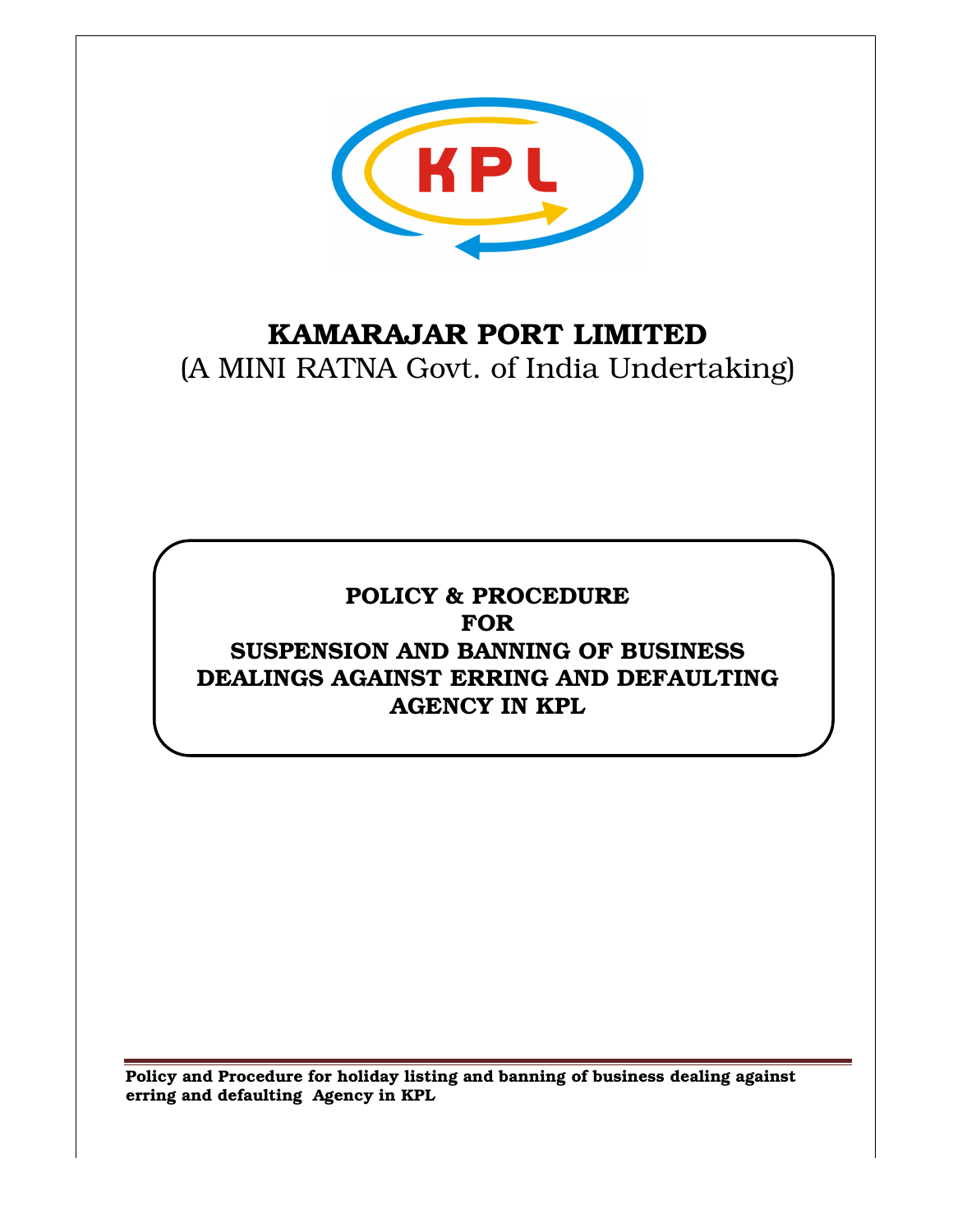## TABLE OF CONTENTS

| <b>Sr No</b>   | <b>DESCRIPTIONS</b>                                                                  | <b>PAGE NO</b> |
|----------------|--------------------------------------------------------------------------------------|----------------|
| $\mathbf{1}$   | Preamble                                                                             | 3              |
| $\overline{2}$ | Scope                                                                                | $3-4$          |
| 3              | Definitions                                                                          | $4 - 5$        |
| $\overline{4}$ | Provision for action in case of erring /<br>defaulting Agency                        | 5              |
|                | <b>Holiday Listing</b><br>i)                                                         | 5              |
|                | ii) Banning of Business Dealings<br>a. Country - wide Banning<br>b. Banning from KPL | $5-6$          |
| 5              | Grounds on which holiday listing and<br>Banning of Agency can be initiated           | $6 - 8$        |
| 6              | Procedure for holiday listing and banning                                            | $8-9$          |
| $\overline{7}$ | <b>Show Cause Notice</b>                                                             | $9-10$         |
| 8              | <b>Speaking Orders</b>                                                               | 10             |
| 9              | Communication to Agencies                                                            | $10 - 11$      |
| 10             | Period of banning                                                                    | 11             |
| 11             | <b>Effect of Banning</b>                                                             | $11 - 12$      |
| 12             | Process of reply                                                                     | 12             |
| 13             | Hosting at KPL Website                                                               | $12 - 13$      |
| 14             | Appeal                                                                               | 13             |
| 15             | Revocation                                                                           | $13 - 14$      |
| 16             | Participation of Agency under Different Name                                         | 14             |
| Annexure - I   | Performa of Show Cause Notice                                                        | 15             |
| Annexure - II  | Performa for Intimation of Holiday Listing                                           | $16-17$        |
| Annexure - III | Performa for communication of Appellate<br>Decision                                  | 18             |
| Annexure - IV  | Performa for Intimation of Holiday<br>Listing/banning - based on Ministry's Advice   | 19             |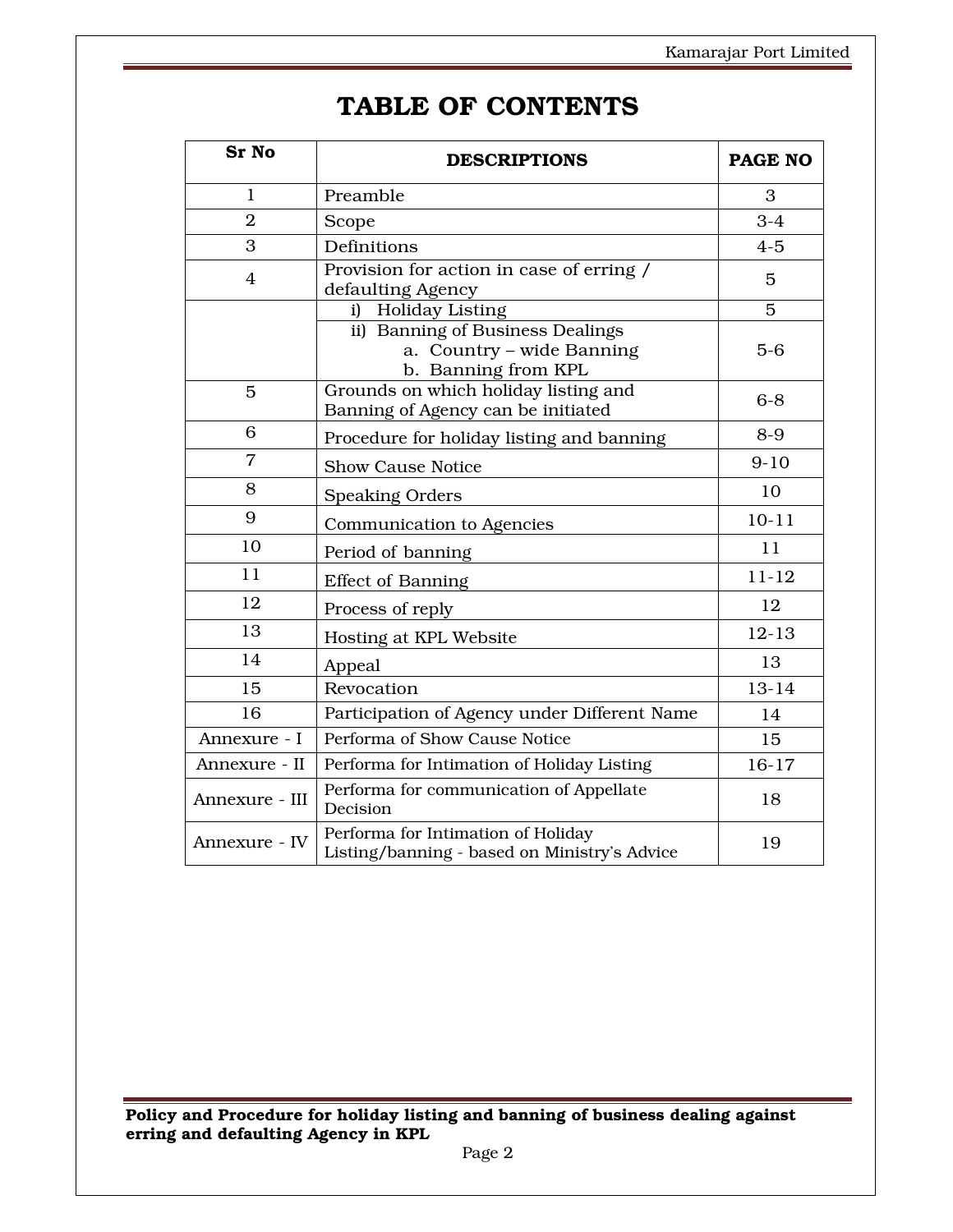## 1. PREAMBLE:

- 1.1 Kamarajar Port Limited (KPL) deals with Agencies, who are expected to adopt ethics of highest standards and a very high degree of integrity, transparency, commitments and sincerity towards the work undertaken. In order to protect the commercial interests of KPL, it becomes necessary to take action against Agency /ies by way of holiday listing and or banning of business dealings, who either fail to perform or are in default without any reasonable cause, cause loss of business/ money/ reputation, indulge in malpractices, cheating, bribery, fraud or any other misconduct etc. KPL is not interested to deal with any Agency who commits deception, fraud or other misconduct of whatsoever nature in the tendering process and/or contract execution process. KPL is committed for timely completion of the projects within the awarded value without compromising on quality.
- 1.2 Since suspension/banning from business dealings involves civil consequences for an Agency concerned, it is incumbent that adequate opportunity of hearing is provided and the explanation, if submitted by Agency, is considered before passing any order in this regard keeping in view the facts and circumstances of the case.

## 2. SCOPE:

- **2.1** The procedure for Banning of Business Dealing with any Agency has been laid down in these guidelines.
- **2.2** The provisions of this policy will be applicable to all tenders floated and all Purchase orders / contracts placed by KPL. It may be during the evaluation of the bids, during execution of contract, during the Defect liability period or after the Defect liability period.
- 2.3 KPL reserves its right to ban business dealings with any Agency, if such, Agency is found to have committed misconduct or any of its action(s) fall into any such categories as laid down in this policy.
- **2.4** The provisions of this Policy supersede and will have overriding effect on all earlier guidelines, procedures & system circulars issued for the similar purpose if any.
- **2.5** This policy comes into force with effect from the date of its issuance.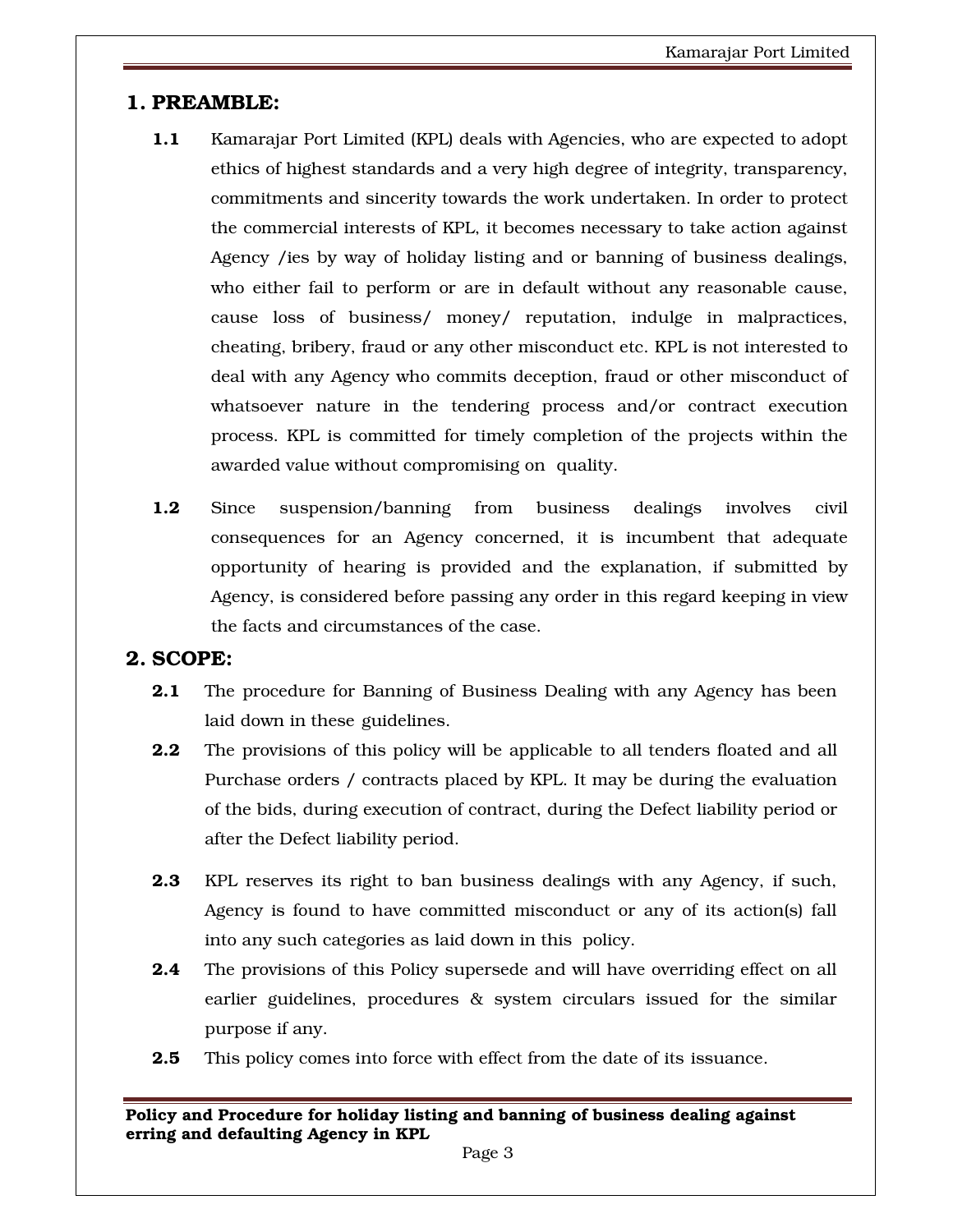## 3. DEFINITION:

In these Guidelines, unless the context otherwise requires:

- 1.1. "KPL" shall mean Kamarajar Port Limited with its registered office as No: 17, Jawahar Building, Rajaji Salai, Chennai – 600001.
- **1.2.** "Procuring Entity" shall mean the organization which floated tender, placed Purchase orders / contracts, as named in tender/ contract document.
- **1.3.** "Agency" shall mean Contractor / Supplier / Consultant / Bidder/ Licensor/ service provider / Vendors / KPL approved Sub-contractor of a Contractor' to which work has been awarded.

It shall include, but not limited to, a public limited company or a private limited company, a firm whether registered or not, any individual, a cooperative society or an association or a group of persons engaged in any commerce, trade industry, or constituents of an unincorporated Joint Venture Company, etc.

- **1.4.** "**Contract**" shall mean all or any contract awarded to an Agency and shall include Purchase Orders/Works Contract/Service Contract/ consultancy contract.
- **1.5.** "Moral Turpitude" means any act or behavior that gravely violates the moral sentiment or accepted moral standards of the community and is considered contrary to community standards of justice, honesty, modesty and good morals.
- **1.6.** "Misconduct" means any act or omission by the Agency, making it liable for action for Holiday Listing and or banning as per these guidelines
- 1.7. an act or wrongful, improper, or unlawful conduct motivated by premeditated or intentional purpose or by obstinate indifference to the consequences of one's acts.
- 1.8. "Poor Services" means services which are not acceptable to KPL in terms of specifications, quality, quantity, timeliness and not as per the written advice of dealing Executive/Officer of KPL
- 1.9. "Holiday listing" and "Banning" shall mean officially debarring or forbidding an Agency from participating as Vendor/Supplier with KPL, for its requirement related to procurement.
- 1.10. "Investigating Department" shall mean any Department or Unit of KPL, investigating into the conduct of the Agency and shall include the KPL

Policy and Procedure for holiday listing and banning of business dealing against erring and defaulting Agency in KPL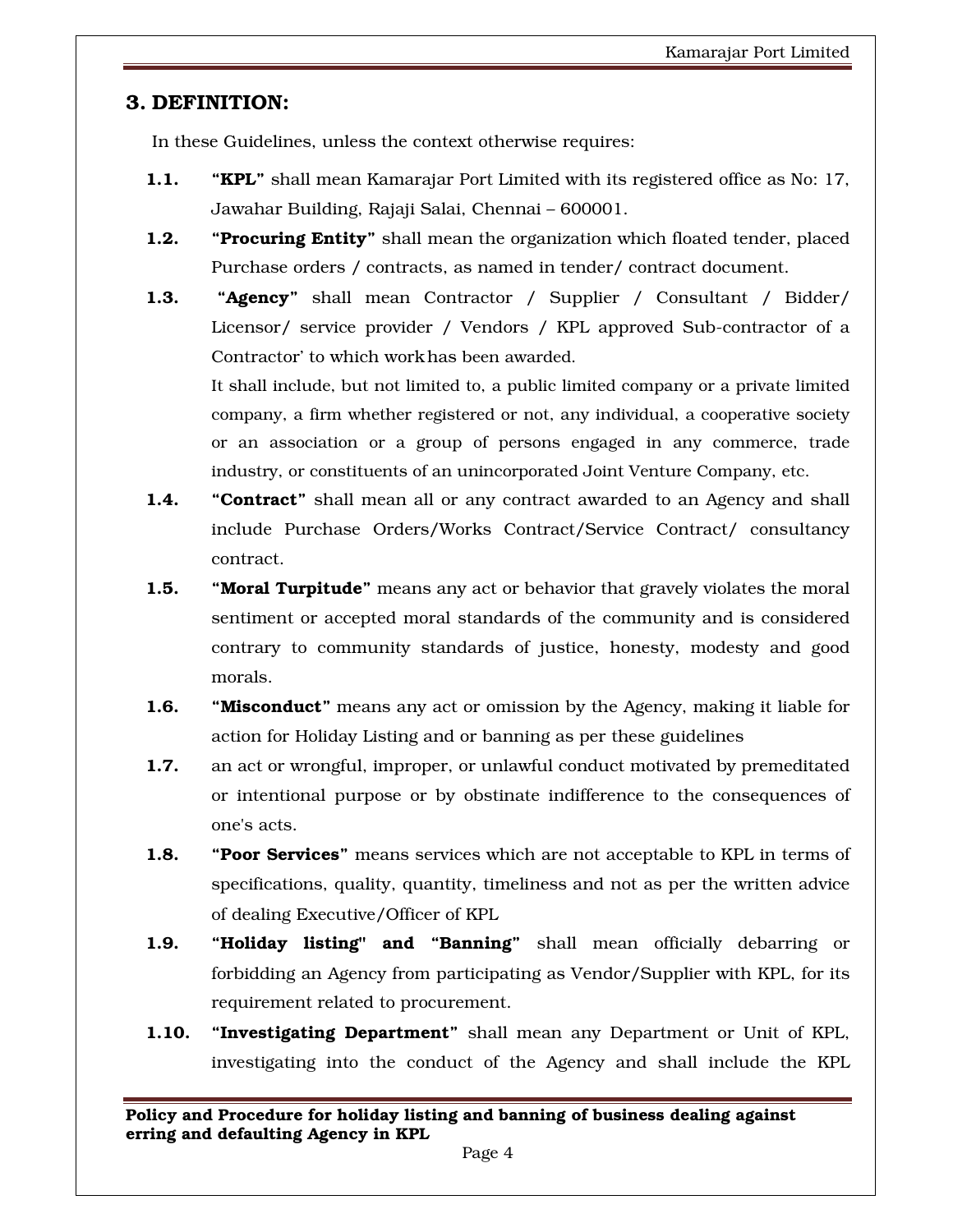Vigilance Department, Central Bureau of Investigation, the State Police or any other department set up by the Central or State Government having powers to investigate.

- **1.11.** "Standing Committee" shall mean Committee constituted for the purpose of these guidelines, nominated by CMD, from Operations, Finance and concerned department. Additional member(s) from any other deptt as considered appropriate may also be co-opted on case to case basis.
- 1.12. "Competent Authority" and "Appellate Authority" shall mean the authority, who is competent to take final decision for Banning of business dealings with Agency/ ies in accordance with these guidelines. The functional Director /H.O.D shall be the 'Competent Authority' for the

purpose of these guidelines.

The CMD of KPL or any other authority nominated by the CMD shall be the 'Appellate Authority' in respect of such cases. The Appellate authority should be higher than the "Competent Authority".

- 1.13. "CMD" means Chairman-cum-Managing Director of Kamarajar Port Limited.
- 1.14. GeM means Government e-Marketing.

## 4. Provision for action in case of misconduct/erring /defaulting agencies :-

- i. **Holiday Listing :** The provision of putting an agency on holiday listing is mainly related to noncompliance/ nonperformance, less frequent and less serious misdemeanors in respect of certain provisions of tender document/contract. An agency can be considered for holiday listing in case of the issues listed in 5 (i) below:
- ii. **Banning :-** An Agency may be placed in Banning of business dealing for any one or more circumstances/ grounds mention in clause 5 (ii). The banning of Agency are generally carried out under following two heads:
	- a. **Country wide Banning :** Banning from participating in a procurement process of any Procuring Entity of Government of India, if the proprietor of the Agency, its employee, partner or representative has been guilty of violations of the code of integrity for public procurement and/or grounds attributable to them as listed in 5 (ii)- A below
- Policy and Procedure for holiday listing and banning of business dealing against erring and defaulting Agency in KPL b. **Banning from KPL** : Banning from participating in any procurement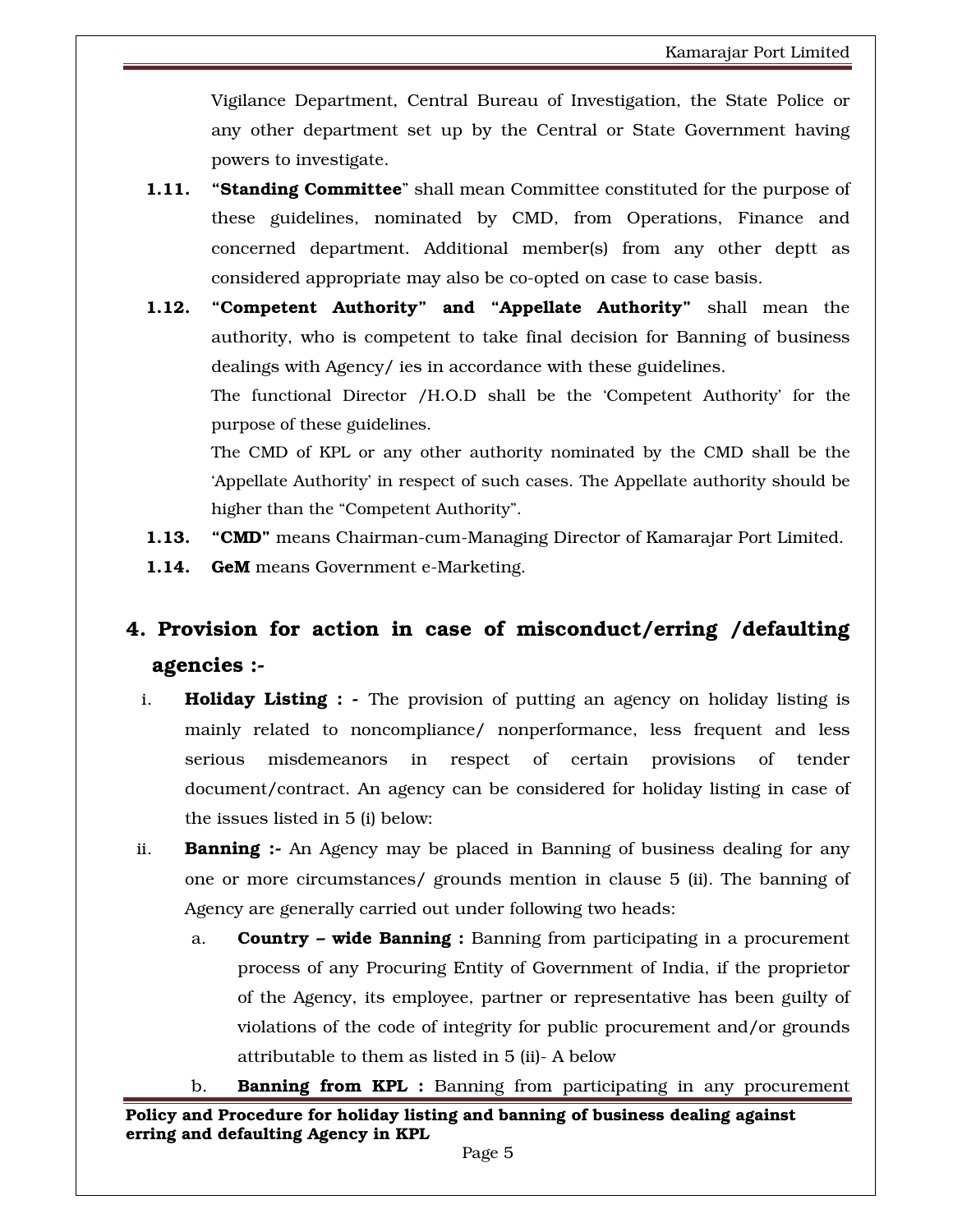process undertaken by the KPL, if there is strong justification for believing that the proprietor or employee or representative of the Agency has been guilty of violation of the Code of Integrity for Public Procurement or Integrity Pact, evasion or habitual default in payment of any tax levied by law; misconduct and moral turpitude etc. and/or grounds attributable to them as listed in 5 (ii)-B below

## 5. Grounds on which Holiday Listing and Banning of business dealings of Agency can be initiated :-

#### i) Holiday Listing :-

- a) Agency who have not responded to requests for quotation/tenders consecutively three times without furnishing valid reasons or decided by the functional manager with the approval of competent authority;
- b) If the Agency uses intimidation / threatening or brings undue outside pressure on KPL or its official for acceptance / performances of the job under the contract;
- c) If the firm ceases to exist or is acquired by or merged with another firm, or ceases to operate in the category of requirements for which it is registered;
- d) Withdrawal of bid after price opening /refusal to accept order.
- e) Breach of contract/dishonor of LOA/LOI etc.
- f) Withdrawal of bid after becoming L1.
- g) The Agency fails to abide by the terms and conditions or to maintain the required technical/operational staff/equipment or there is change in its production/service line affecting its performance adversely, or fails to cooperate or qualify in the review for registration;
- h) Fails to furnish the required documents / information as required under the terms & conditions of contract;
- i) Other than in situations of force majeure, after opening of financial bids, the supplier withdraws from the procurement process or after being declared as successful bidder: (1) withdraws from the process; (2) fails to enter into a procurement contract; or (3) fails to provide performance security or any other document or security required in terms of the bidding documents;
- j) Repeated non-performance or performance below specified standards(Including after services and maintenance services)
- k) Violation of confidentiality clause by the Agency.
- l) Violation of Laws/Rules/ Regulations related to Labour Matters, safety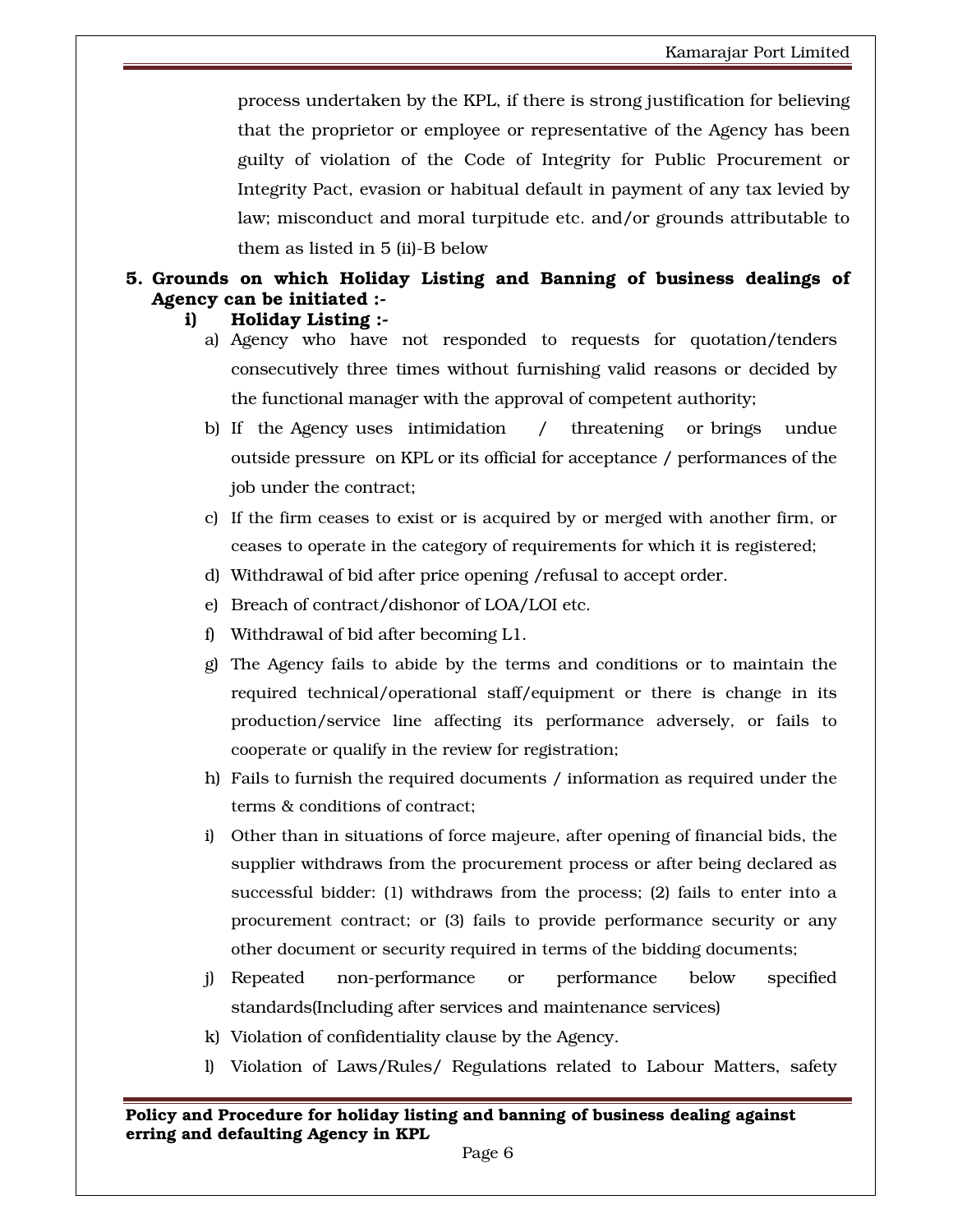Norms and other Statutory related to contract

- m) If the Central Bureau of Investigation/CVC/C&AG or Vigilance Department of Procuring Entity or any other investigating agency recommends such a course in respect of a case under investigation;
- n) Agency undergoing process for banning may also be put on a holiday listing during such proceedings, if so recommended by the competent authority.
- o) Any other ground, based on which the registering authority considers, that continuation of registration is not in public interest.

#### ii) Banning of Business Dealings

#### A) Country-wide Banning:

- a) is convicted of any offence by a court under the Prevention of Corruption Act,1988;
- b) is convicted of any offence by a court under the Indian Penal Code or any other law for the time being in force for causing any loss of life or property or causing a threat to public health or to any other legal liability to the Procuring Entity as part of execution of a public procurement contract;

c) is suspected to have doubtful loyalty to the country or national security considerations as determined by appropriate agencies of GoI;

d) any other ground, based on which the GoI, considers that banning is in public interest;

## B) Banning from KPL:

- a) Agency is found to be responsible for submitting fake/ false/ forged documents, certificates, or information or misrepresentation/ wilful suppression of facts, or has resorted to unethical, illegal means.
- b) Bankruptcy or insolvency on the part of the supplier as declared by a court of law;
- c) After placement of order, Agency fails to execute the contract
- d) If an Agency is found to be non-performing in execution of contract by the contract executing authority.
- e) The Agency has indulged in malpractices or misconduct such as bribery, corruption and fraud, pilferage, coercion etc.
- f) Does not fulfill the obligations as required under the contract.
- g) The irregularities noticed after execution of contract during defect liability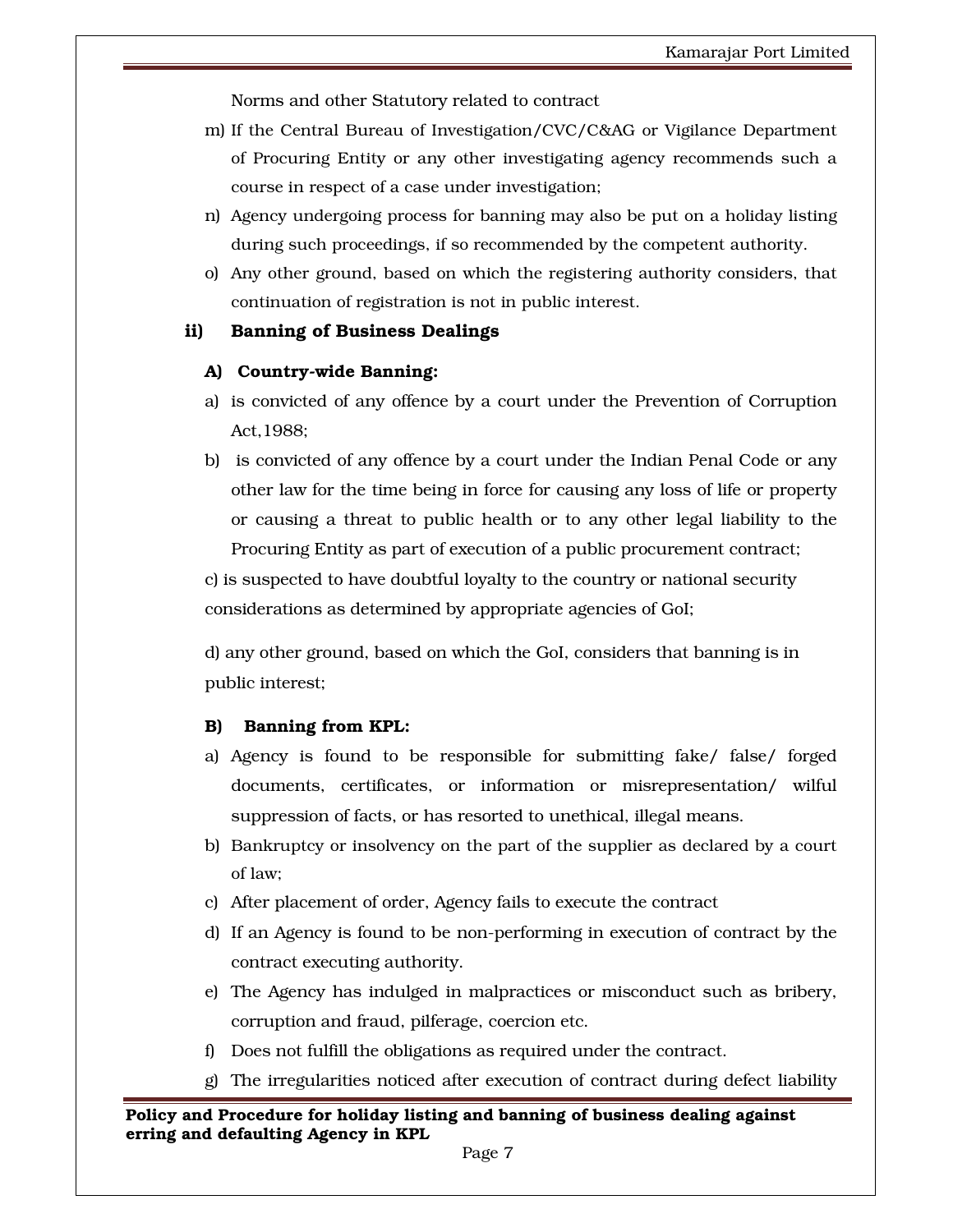period.

- h) On prima-facie scrutiny, work executed found to be of poor quality beyond acceptable limits stipulated in the Technical Specifications under the **Contract**
- i) If a disaster / major failure / accident / collapse of a structure / system is caused during erection or during defect liability period due to negligence of contractor or design deficiency or poor services or poor quality of execution.
- j) If the Director / Owner of the Agency, proprietor or partner of the Agency, is convicted by a court of law for offences involving corrupt and fraudulent practices include moral turpitude in relation to its business dealings with the government or KPL, during the last five years.
- k) Based on the findings of the investigation report of KPL Vigilance department /CBI/Police against the Agency for malaise/unlawful acts or improper conduct on his part in matters relating to KPL or even otherwise;
- l) If the Agency violates the provisions of the Integrity Pact provided in the Contract.
- m) If the Central Vigilance Commission, Central Bureau of Investigation or any other Central Government investigation Agency or any other Central Government Department recommends such a course in respect of a case under investigation;
- p) Employs a Government servant within two years of his retirement, who has had business dealings with him in an official capacity before retirement; or
- n) If the Agency has deliberately violated and circumvented the provisions of Labour Law/regulations/rules, safety norms or other statutory requirements.
- o) Banning by Ministry/Department or any other Government agency;
- q) Any other ground, based on which the registering authority considers, that continuation of registration is not in public interest.

 (Note: The examples given above are only illustrative and not exhaustive. The Competent Authority may decide to ban business dealing for any good and sufficient reason).

#### 6. Procedure for holiday listing and banning

i. Once it is prima facie established that an agency has defaulted, and it calls for initiating action for putting the agency on holiday listing and or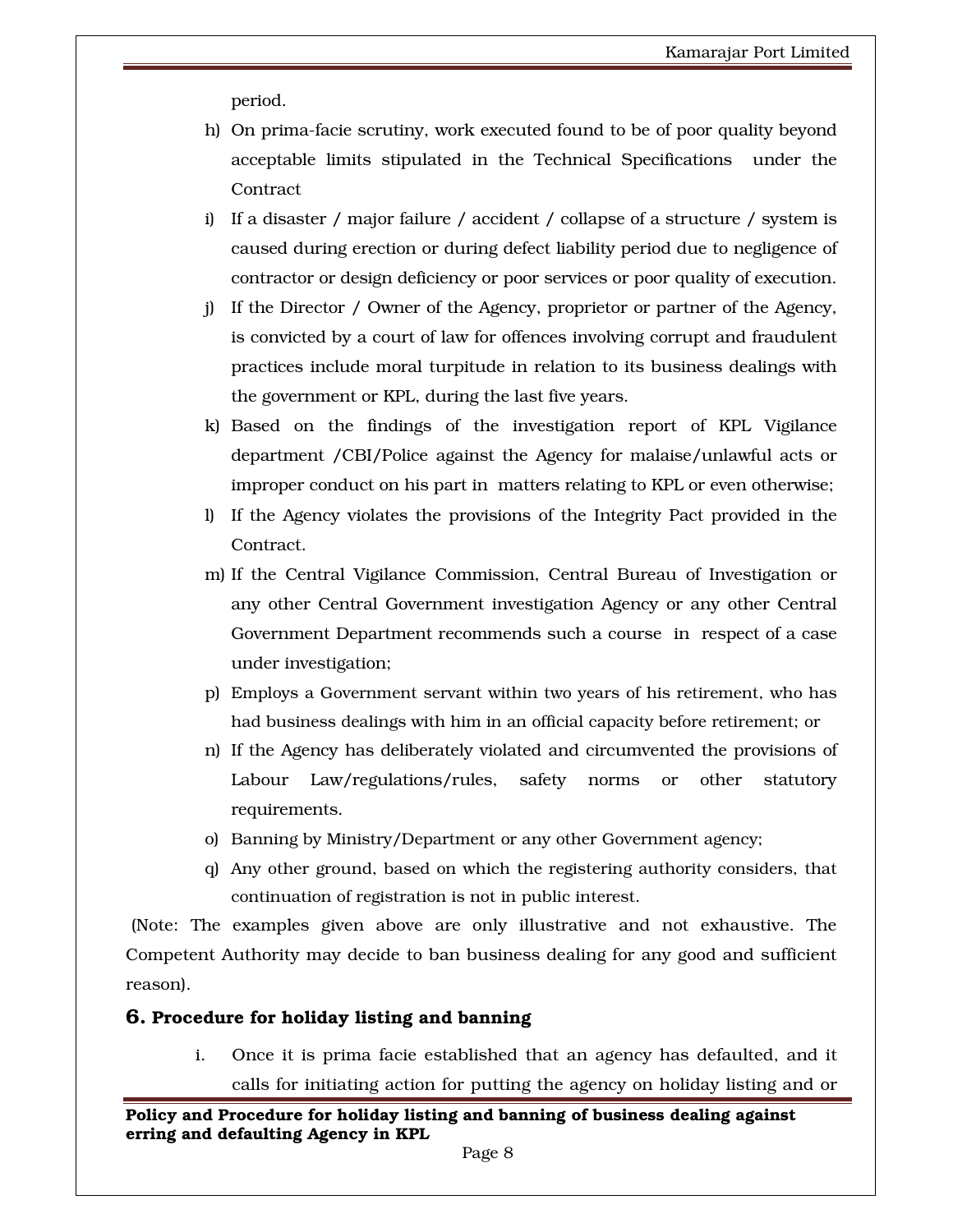banning, the concerned department shall initiate a note for taking action against the defaulting agency giving complete facts and figures.

- ii. Based on the above, requested to competent authority to constitute a "Standing Committee" consisting of members from Operations, Finance and concerned department to examine. Chief Manager level in case of holiday listing; HOD in case of banning.
- iii. The Standing Committee shall analyze the referred case and if considered appropriate, shall put up the proposal for issuing Show Cause Notice for the purpose of banning of business dealings with the Agency for approval of the Competent Authority
- iv. The standing committee may also order an interim Banning (Holiday listing) during the banning process considering the severity of demeanor.
- v. The standing committee should give adequate opportunity to agency (including an oral hearing by the competent authority) to make representation.
- vi. In case, the Standing Committee recommends waiver of holiday listing and /or banning of business dealings with the Agency, the proposal along with reasons thereof shall be put up for approval of the Competent Authority.
- vii. The banning process should be completed within 6 (six) months from the date of initiation by concerned department/sphere.

All the above proposals shall be routed through Vigilance department.

Besides the Standing Committee, Vigilance Department may also be competent to initiate the proposal for banning.

## 7. Show Cause Notice

Once the proposal for issuance of Show Cause Notice is approved by the Competent Authority, a 'Show Cause Notice' (as per format at Annexure - I of these guidelines) duly vetted by legal department shall be issued by the Competent Authority himself or by a person authorized for the said purpose to the delinquent Agency.

In cases where investigation has been carried out by Vigilance Department or CBI etc., the show cause notice will also be vetted by Vigilance Department before issuance. Statement containing the imputation of misconduct or misbehavior may be appended to the Show Cause Notice.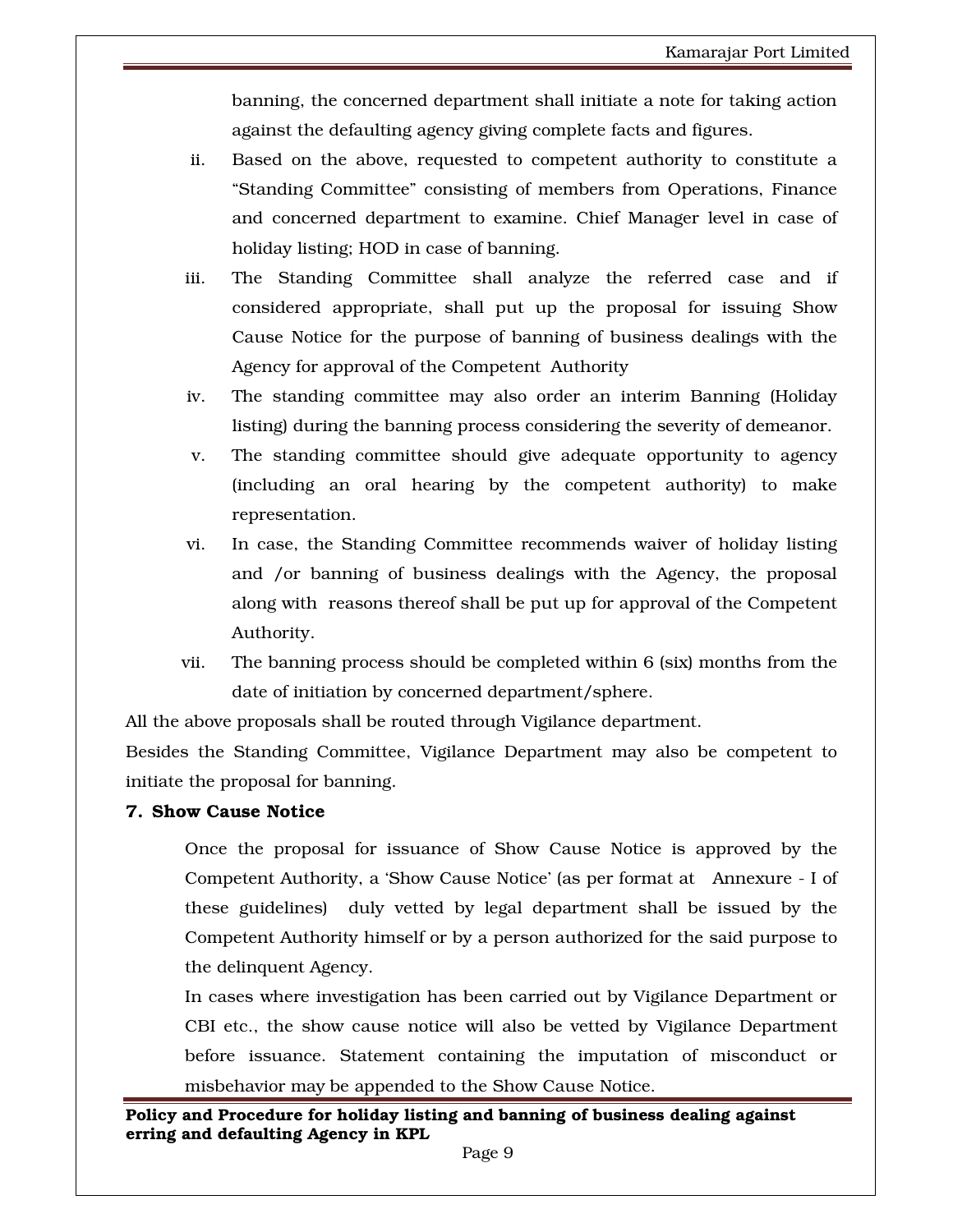The Agency shall be asked to submit the reply of Show Cause Notice within 15 days of its issuance. In case the agency requires some documents in respect of show cause notice, the same may be provided promptly by KPL. However, such request should be entertained only once. In case the agency seeks additional time, reasonable extension can be given.

 If the response to the show cause notice is not satisfactory or not acceptable, such Agency should be put on suitable grade of Banning, depending on the severity of the misdemeanor.

The purpose of issuing the Show Cause Notice is only that the Agencies concerned shall be given an opportunity to explain their stand before any action is taken. All that is required in such cases is that the grounds on which action is proposed to be taken shall be disclosed to the Agency inviting representation and after considering that representation, orders may be passed. Such orders require only the subjective satisfaction of the authority that passed the final orders.

In case, no reply to Show Cause Notice is received from the Agency within stipulated time, action for processing ex-parte against the concerned Agency shall be initiated. After submission of written reply to Show Cause Notice by the Agency, the Standing Committee shall also give opportunity to hear them in person by fixing a date for oral hearing if desired by Agency.

In cases processed by Vigilance deptt, oral hearing shall be conducted by a separate committee (constituted on case to case basis) comprising members from Concerned deptt and Vigilance deptt. Additional member(s) from any other deptt/site as considered appropriate may also be co-opted on case to case basis.

Reply to the Show Cause Notice given by the Agency and their submission in oral hearing will be processed by the above committee in consultation with Vigilance Department, wherever applicable, for obtaining final decision of the Competent Authority in the matter.

#### 8. Speaking Order

The speaking order for banning the business dealing with the Agency shall be issued (after vetting by legal deptt) by the Competent Authority himself or by a person authorized for the said purpose. In cases where investigation has been carried out by Vigilance Department or CBI etc., the speaking order will also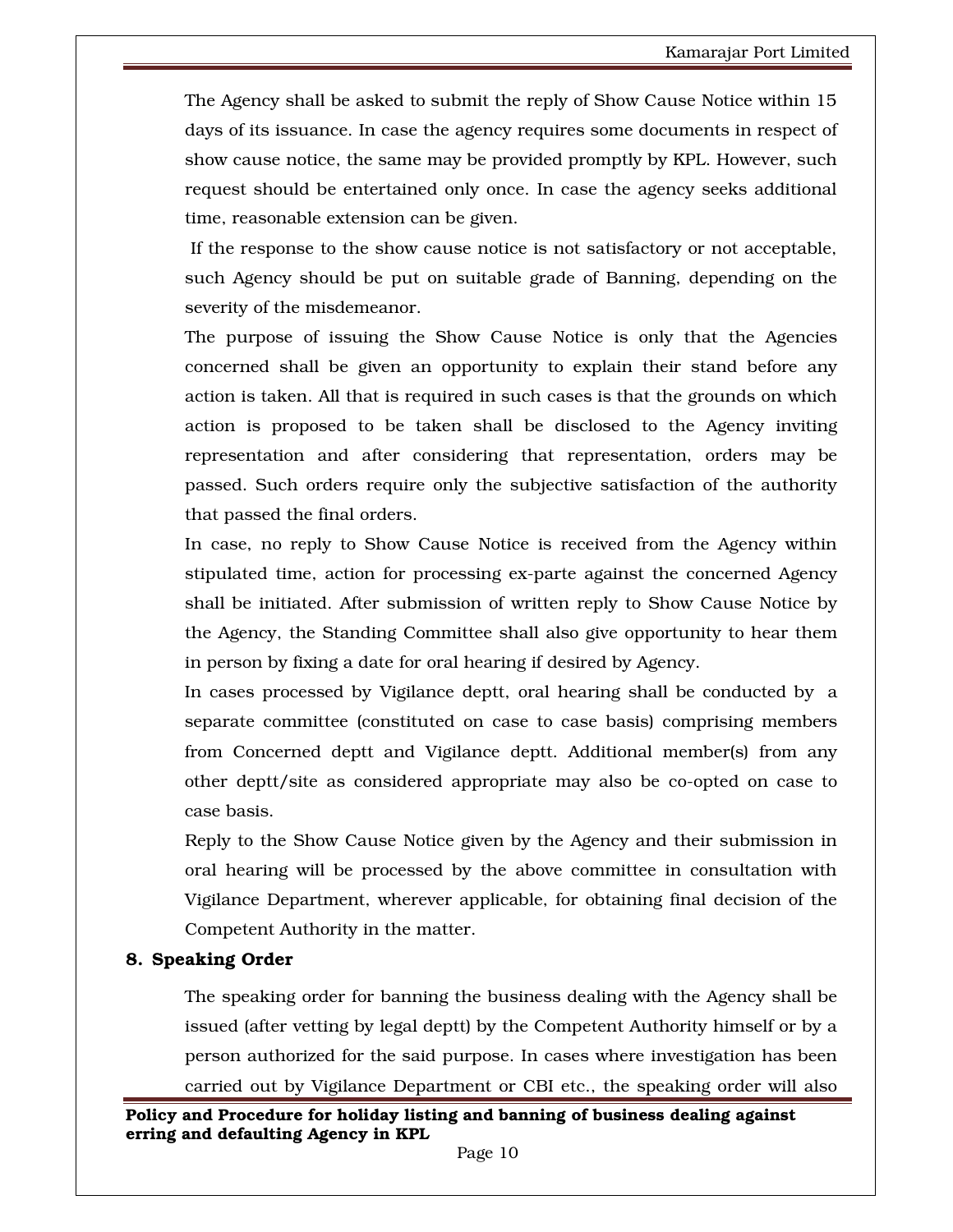be vetted by Vigilance Department before issuance.

#### 9. Communication to Agency

The decision regarding holiday listing and banning of business dealings taken after the issue of a Show Cause Notice and consideration of representation, if any, in reply thereto, shall be communicated to the Agency concerned along with a reasoned order. The fact that the representation has been considered shall invariably be mentioned in the communication. Also the fact that if no reply was received to the Show Cause Notice shall invariably be indicated in the final communication to the Agency.

#### 10. Period of holiday listing /banning of business dealing

The period for which the ban would be operative may be mentioned in the order. The period of holiday listing should be 6 months to 36 months depending upon the gravity of the default which shall be recommended by the committee. The period of banning should not be less than 3 (three) years and should not exceed 7 (seven) years.

In case of country-wide Banning, banning period should not be less than 5 (Five) years.

The holiday listing and /or banning order shall become effective from the date of issuance banning order.

#### 11. Effect of Banning

The Agency, after issue of the order of holiday listing and/ or banning of business dealings, would not be allowed to participate in any ongoing and future tenders, till completion of period of holiday listing and /or banning.

- i. If an agency is banned during the tendering process the following action to be taken :
	- a) The agency is put on banning list after issuance of enquiry and receipt of bids, however, before technical bid opening, the offer of such bidder should be ignored and the EMD/Bid Security submitted by the bidder to be returned to the agency.
	- b) The agency is put on banning list after opening of the technical bid but before price bid opening, the price bid of such bidder need not be opened. The EMD/Bid Security submitted to be returned to such bidder.
	- c) If the agency is put on banning list after price-bid opening, the price-bid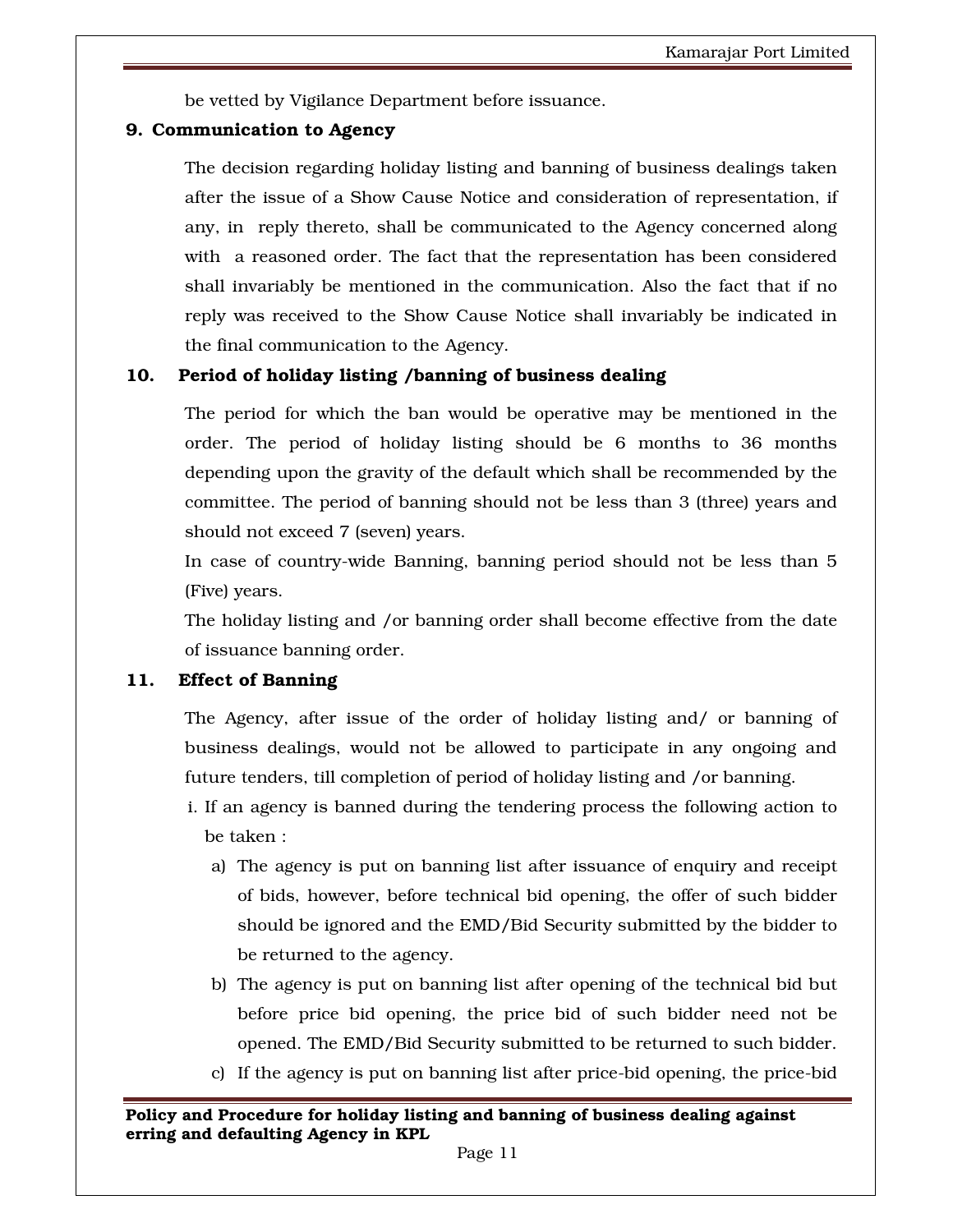of such agency shall not be considered for award. However, the price-bid shall be evaluated to know the ranking of the bidder. If it emerges as lowest bid, the tender to be scrapped and retendered. The bid security shall be returned.

- d) In case of a consortium bid, if any member of the consortium is banned during processing of the tender, the bid shall be treated in the same manner as in case of individual bidder at a, b, & c above.
- ii. If an agency is banned during the currency of a contract, following action to be taken :
	- a) The existing contract(s) with the Agency shall continue unless the "Competent Authority" having regard to the circumstances of the case, decides otherwise with appropriate justification.
	- b) If an agency is put on banning list and the same agency is a member of a consortium which is already executing an ongoing contract, the consortium shall be allowed to complete the work as per provision of the contract.
	- c) In case the agency is Original Equipment Manufacturer (OEM) / Supplier / Service provider the procurement of spare parts and certain services may be continued with the banned agency for operational reason to be recorded in writing.

Tenders invited for procurement of goods, works and services shall have provision that the bidder shall submit an undertaking to the effect that (i) neither the bidder themselves nor their allied agency/(ies) are on banning list of KPL and (ii) bidder is not banned by any Government department/ Public Sector Enterprise. This shall be part of NIT.

#### 12. Process of reply

The Agency shall be separately advised of the decision regarding banning of business, taken in reply to their representation, if any. As regard any further representation from the Agency, business dealings with whom have been banned, the same shall be processed by the concerned department in consultation with Vigilance department, wherever applicable. If any reply is considered necessary to be sent to the Agency, the same shall be sent by the concerned Department.

Policy and Procedure for holiday listing and banning of business dealing against erring and defaulting Agency in KPL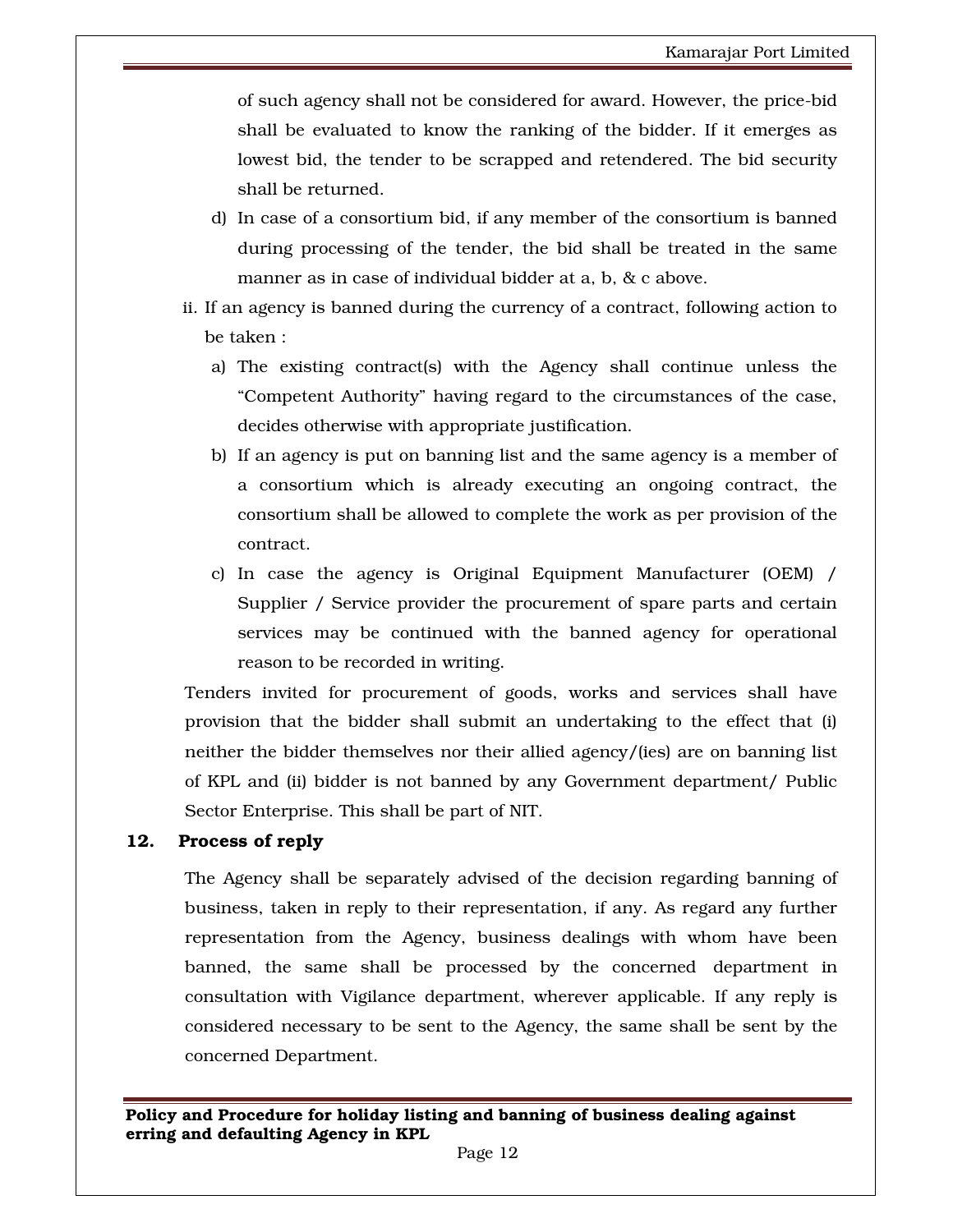## 13. Hosting at KPL website and intimation of ministries

The name of the agency with whom Holiday listing and/ or Banning from concerned Procuring Entity, have been approved by competent authority, should be hosted on KPL website and a copy of the order should also be sent to the concerned Ministries / Departments.

In case of county-wide banning, all Ministries/ Departments of Government of India must be informed and GeM will maintain such list which will also be displayed on the website of GeM as well as Central Public Procurement Portal.

## 14. Appeal against the Decision of the Competent Authority.

In all cases, the Agency may file an appeal against the order of the Competent Authority banning of business dealing before Appellate Authority. Such an appeal shall be preferred within one month from the date of receipt of the order of banning of business dealing.

Any appeal filed after expiry of the above period shall not be considered by the Appellate Authority;

Appellate Authority would consider the appeal and disposed off within 45 calendar days of filing of appeal. The appellate authority shall pass appropriate order which shall be communicated to the Agency as well as the Competent Authority.

Even if an appeal is filed against the decision of Competent Authority, the Banning order passed by Competent Authority shall remain effective till Appellate Authority takes a final decision in the matter.

No Appeal is permitted in case an Agency is Holiday Listed (Banning of business dealing) based on Ministry's advice.

## 15. Revocation of Orders.

An order for holiday listing and banning passed for a certain specified period shall be deemed to have been automatically revoked on the expiry of that specified period and it will not be necessary to issue a specific formal orders of revocation, except that an order of banning passed on account of doubtful loyalty or security consideration shall continue to remain in force until it is specifically revoked.

After the banning period, the status of the agency may be submitted to the standing committee for review and recommendation of the revocation.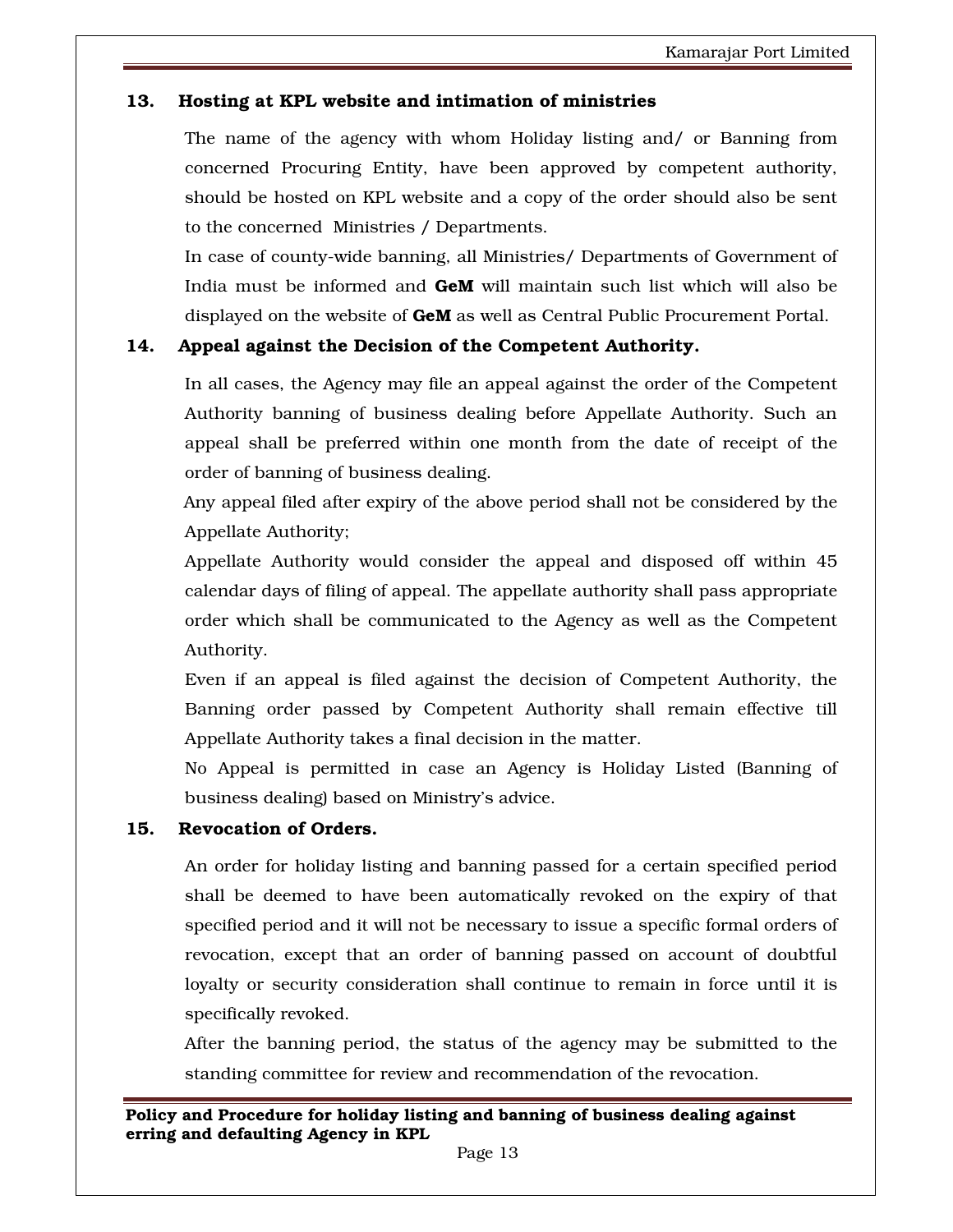In Banning cases, where the proprietor of the Agency, it's employee, partner or representative is convicted by a court of law of offences involving moral turpitude in relations to business dealings, may be revoked if, in respect of the same facts, accused has been wholly exonerated by court of law.

A Holiday Listing and banning order may, on a review during its currency of operation, be revoked by the competent authority if it is of the opinion that the disability already suffered is adequate in the circumstances of the case, and the Agency has taken appropriate action to avoid recurrence.

#### 16. Participation of Agency under Different name

During the holiday listing/ banning period, if it is found at any stage that Agency has participated in tendering process under a different name then such Agency would immediately be debarred from the tender/contract and its Bid Security/Performance Security would be forfeited. Payment, if any, made shall also be recovered.

\*\*\*\*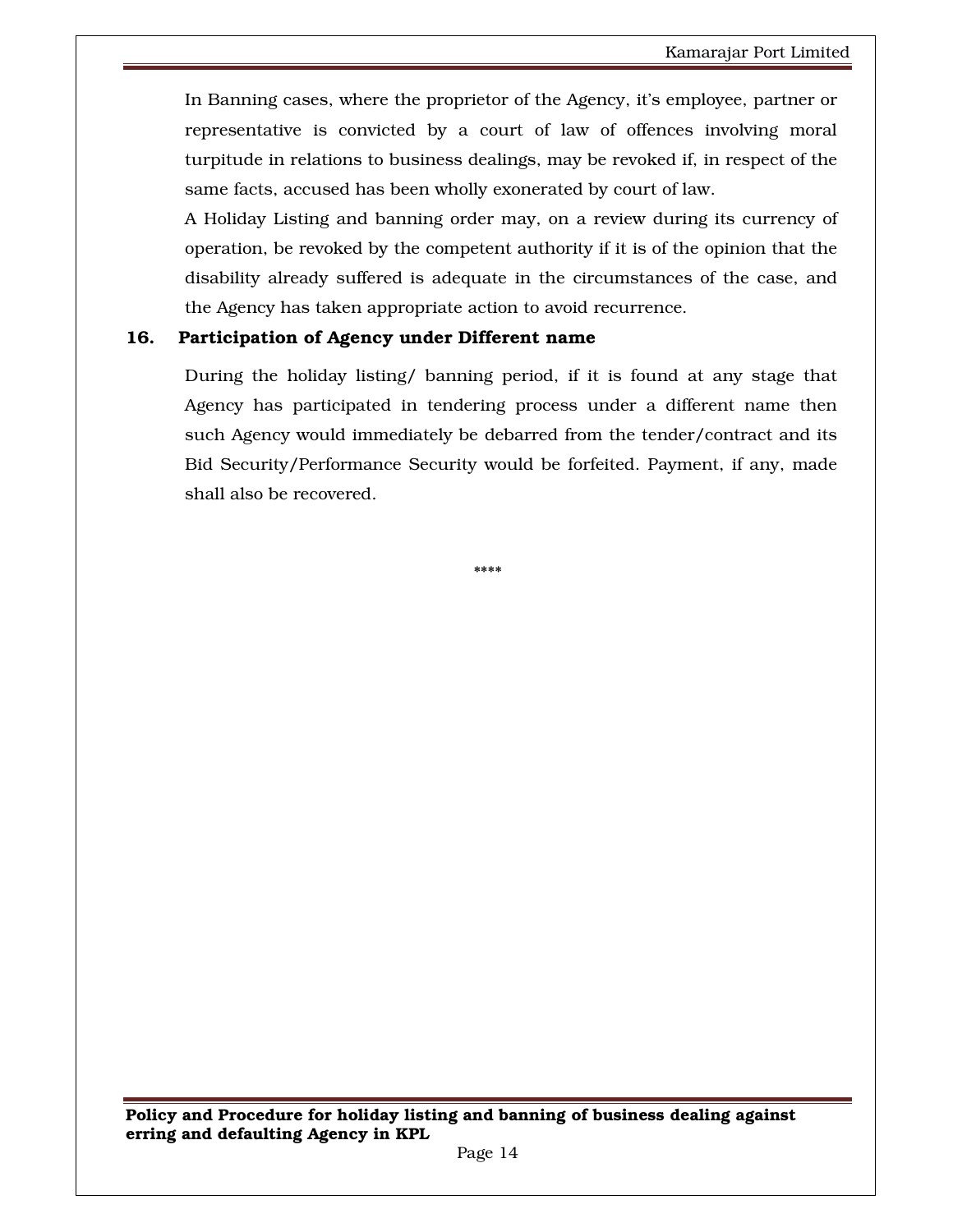## Annexure - I

(Performa of Show Cause Notice)

## BY REGD. POST/SPEED POST/COURIER

No. ……….

Date………….

To M/s …………………………… ………………………………………………

Attn.: Shri ………………..

## Sub: Show Cause Notice

Ref :

Dear Sir,

You are hereby required to show cause in writing within 15 days from the date hereof why you should not be placed on Holiday List and be banning from entering into any contracts with KPL for the following reasons:

## (Give Reasons)

Your reply (if any) should be supported by documents and documentary evidence which you wish to rely in support of your reply should you fail to reply to this Show Cause Notice within the time and manner aforesaid, it will be presumed that you have nothing to say and we shall proceed accordingly.

Your reply, if any, and the documents / documentary evidence given in support shall; be taken into consideration prior to arriving at a decision.

Yours faithfully,

For & On behalf of KPL.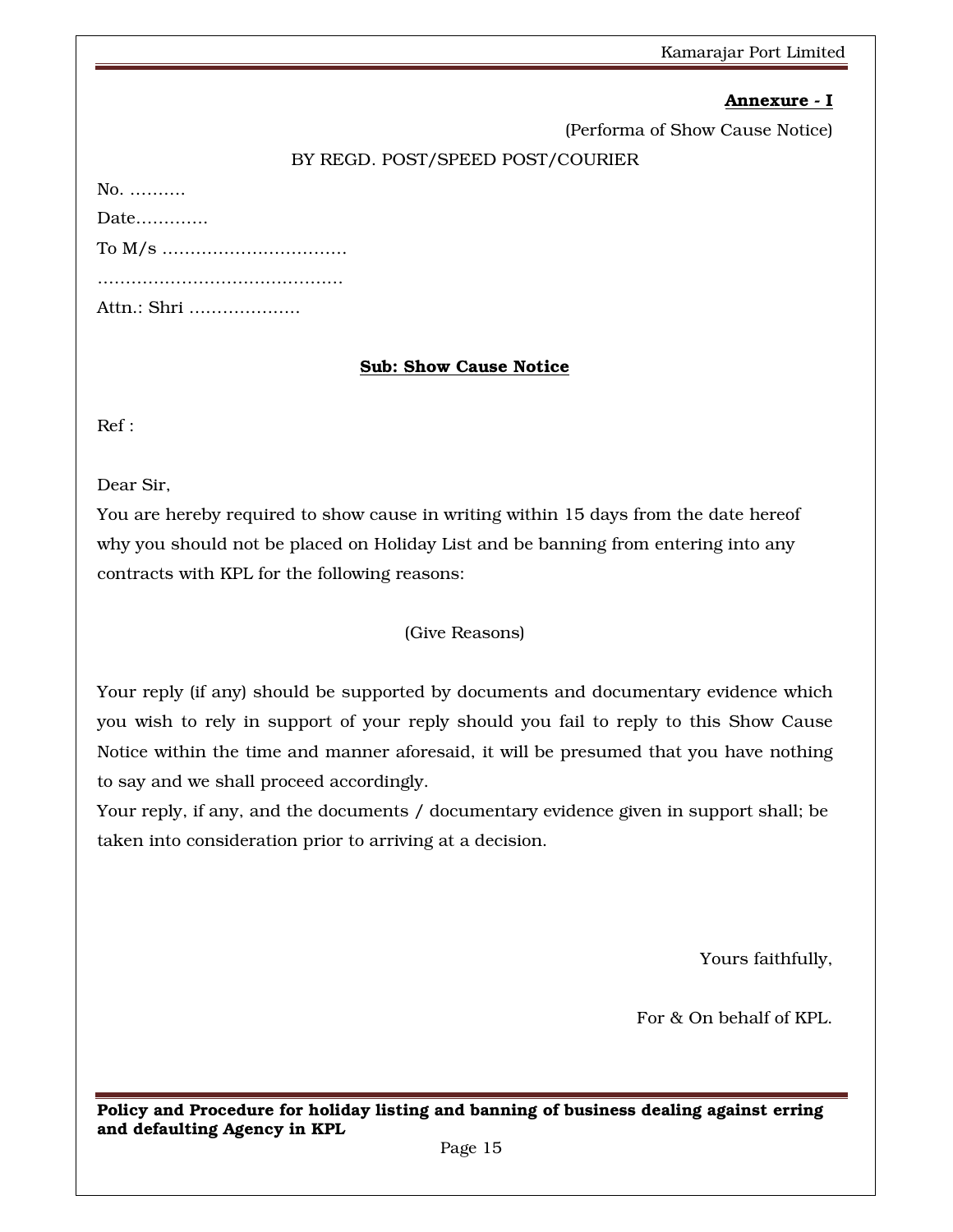### Annexure – II

(Performa for Intimation of Holiday Listing)

#### BY REGD. POST/SPEED POST/COURIER

| $No$        |
|-------------|
| Date        |
|             |
|             |
| Attn.: Shri |

## Sub: Intimation of Banning of Business Dealings / Holiday Listing

Dear Sir,

WHERAS our Show Cause Notice served to you dated WHERAS, in spite of the opportunity given to you, you have failed to show cause as required / your reply to the show cause notice \*(and documents and documentary evidence submitted in support of your reply) has / have been duly considered;

(Speaking Order either to agree or rebut the reply furnished by Agency– allegation wise) After considering the allegations made in the show cause notice/your reply to the show cause notice\*(and documents and documentary evidence furnished in support thereof) as cited above, it has been decided that business dealings with you will be banned and you are hereby debarred from entering into contracts with KPL for Years/months, effective from the date hereof.

This order shall have the following effects:

- 1. No enquiry / bid / tender shall be issued to you nor will the bids submitted by you be entertained;
- 2. In cases where tenders have already been issued to you and price bids are yet to be opened, the price bid submitted by you shall not be opened and BG/EMD, if any, submitted by you shall be returned.
- 3. In cases where tenders have already been issued to you and price bids have already been opened , but final decision is pending, your quote will not be considered for further evaluation and finalization of the tender, and BG/EMD, if any, submitted by you shall be returned.
- 4. In case of ongoing contracts between you & KPL, (including cases were contract has already been awarded before ………..) you will be required to continue with the execution and perform as per terms of the contract.

In case you are aggrieved by this order, you may file an Appeal before (Indicate here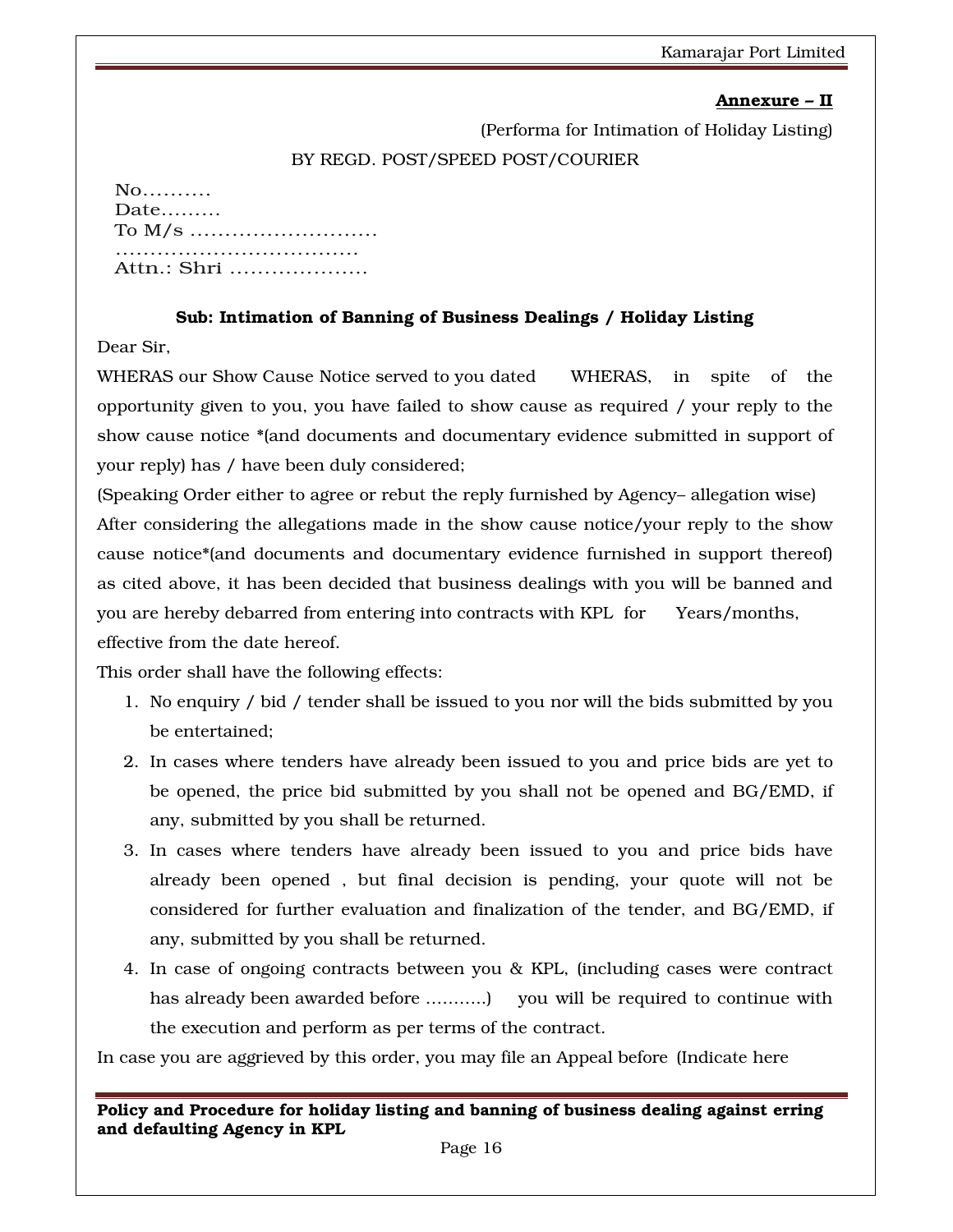the relevant Appellate Authority), within a maximum of 30 days from the date of receipt of this order. You may represent your case before the Appellate Authority, along with necessary justification.

On expiry of the above period of holiday listing, you may approach……(indicate the concerned procurement department), with request for revocation of the order mentioning inter-alia the steps taken by you to avoid recurrence of misconduct which has led to the Holiday Listing. (Give Reasons)

> Yours faithfully, For & On behalf of KPL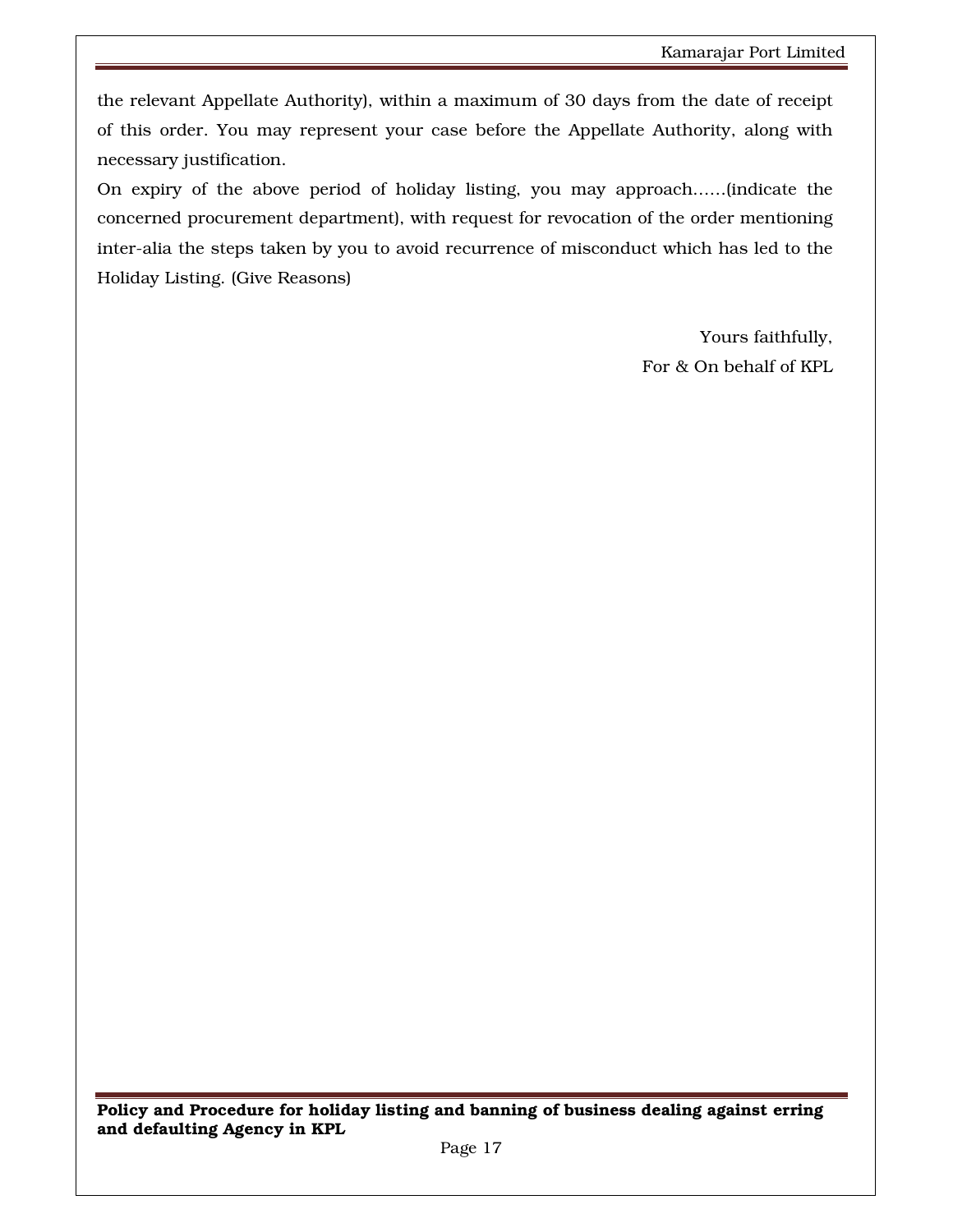## Annexure – III

(Performa for communication of Appellate Decision) BY REGD. POST/SPEED POST/COURIER

No. ………

Date ….…

To M/s ……………………

………………………………………

Attn.: Shri ………………..

Sub: Banning of Business Dealings / Holiday Listing- Intimation of decision of Appellate Authority

Ref: 1. Order dated ………….. placing M/s on Holiday List by KPL;

2. Your Appeal reference ………. Dt…….

Dear Sir,

This has reference to the order dt… placing you on Holiday List and your appeal petition reference ….. dt…. on the same.

After considering the findings of the Original Authority in order dt… , submissions made by you in your appeal , and the documents/documentary evidences available on record, it has been decided finally that :

- 1. There is no infirmity in the order of the Original Authority, and the allegations stand substantiated and the Holiday Listing for the period of …… years/month from the date of order, as ordered by the original Authority is upheld,
- 2. Considering your submissions, the order of Holiday Listing passed by the original authority is upheld , but with a reduction in period of holiday listing for …… years/months from the date of order of original authority;
- 3. Considering your submissions and the evidence available on record, there is enough justification to annul the order of the original authority.

(\*\*\* Incorporate any one of the above as applicable)

Yours faithfully, For & On behalf of KPL.